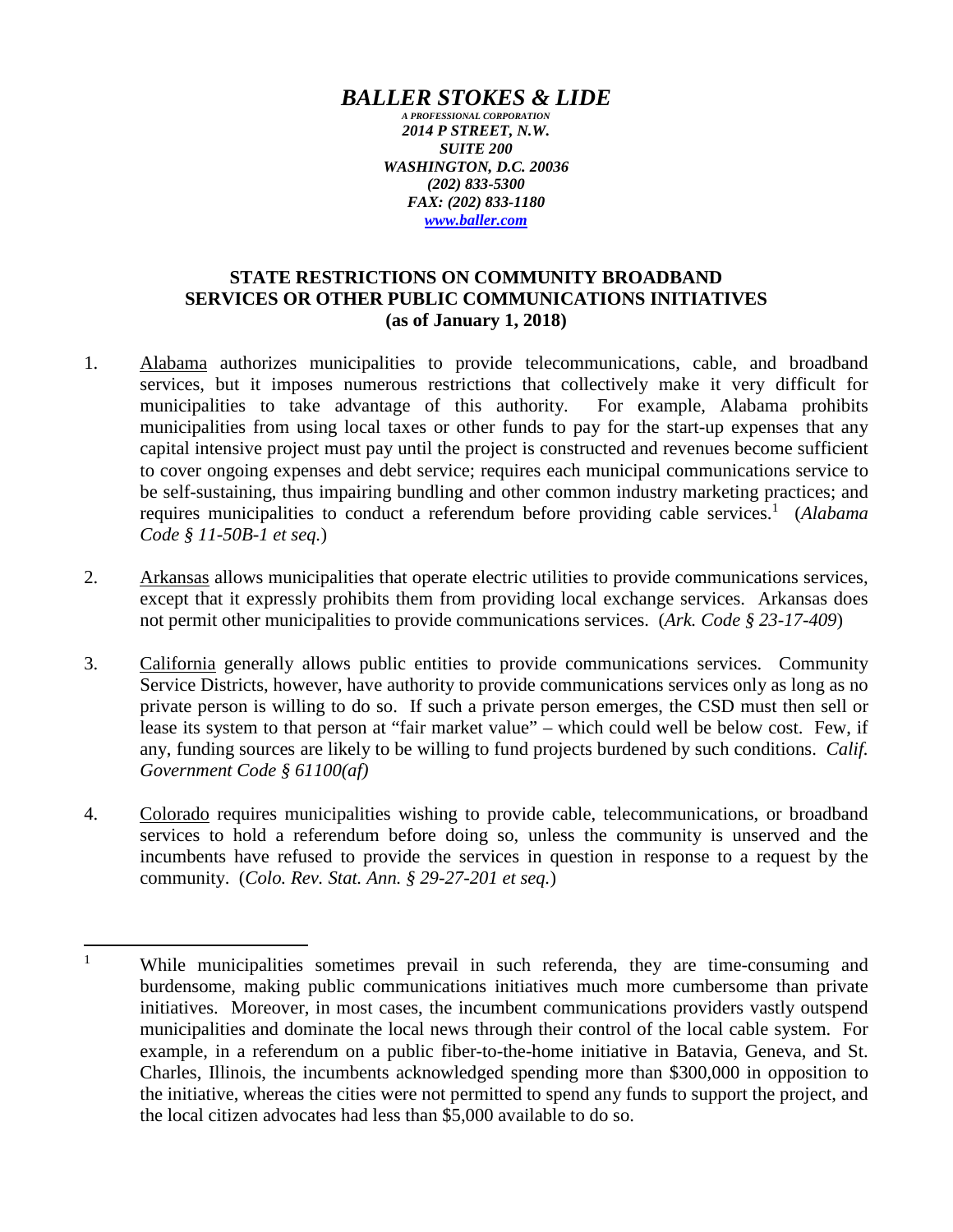- 5. Florida by imposes price-raising *ad valorem* taxes on municipal telecommunications services, in contrast to its treatment of all other municipal services sold to the public. (*Florida Statutes §§ 125.421. 166.047, 196.012, 199.183 and 212.08*). In addition, since 2005, Florida has subjected municipalities to requirements that make it difficult for capital intensive communications initiatives, such as fiber-to-the-home projects, to go forward. For example, Florida requires municipalities that wish to provide communications services to conduct at least two public hearings at which they must consider a variety of factors, including "a plan to ensure that revenues exceed operating expenses and payment of principal and interest on debt within four years." Since fiber-to-the-home (FTTH) projects, whether public or private, often require longer than four years to become cash-flow positive, this requirement either precludes municipalities from proposing FTTH projects or invites endless disputes over whether or not a municipality's plan is viable. (*Florida Statutes § 350.81*)
- 6. Louisiana requires municipalities to hold a referendum before providing any communications services and requires municipalities impute to themselves various costs that a private provider might pay if it were providing comparable services. If a municipality does not hold a referendum, it must forgo any incumbent provider's franchise and other obligations (e.g., franchise fees, PEG access, institutional networks, etc.) as soon as a municipality announces that it is ready to serve even a single customer of the service in question.<sup>2</sup> The suspension remains in force until the monetary value of the municipality's obligations equal the monetary amount value of the obligations incurred by the private operators for the previous ten years. (*La. Rev. Stat. Ann. § 45:484.41 et seq.*)
- 7. Michigan permits public entities to provide telecommunications services only if they have first requested bids for the services at issue, have received less than three qualified bids from private entities to provide such services, and have subjected themselves to the same terms and conditions as those specified in their request for proposals. (*Mich. Comp. Laws Ann. § 484.2252*)
- 8. Minnesota requires municipalities to obtain a super-majority of 65% of the voters before providing local exchange services or facilities used to support communications services. (*Minn. Stat. Ann.* § 237.19). Also, the council of a municipality has the power improve, construct, extend, and maintain facilities for Internet access and other communications purposes, if the council finds that: (i) the facilities are necessary to make available Internet access or other communications services that are not and will not be available through other providers or the

<sup>&</sup>lt;sup>2</sup> Municipalities typically have lower costs than private entities and do not seek the high short-term profits that shareholders and investors expect of private entities. As a result, municipalities can sometimes serve areas that private entities shun and can often provide more robust and less expensive services than private entities are willing to offer. Imputed cost requirements – a form legislatively-sanctioned price fixing – have the purpose and effect of driving municipal rates up to the uncompetitive levels that private entities would charge if they were willing to provide the services at issue. Imputing costs is also difficult, time-consuming, inexact, and highly subjective. As a result, imputed cost requirements give opponents of public communications initiatives virtually unlimited opportunities to raise objections that significantly delay and add to the costs of such initiatives.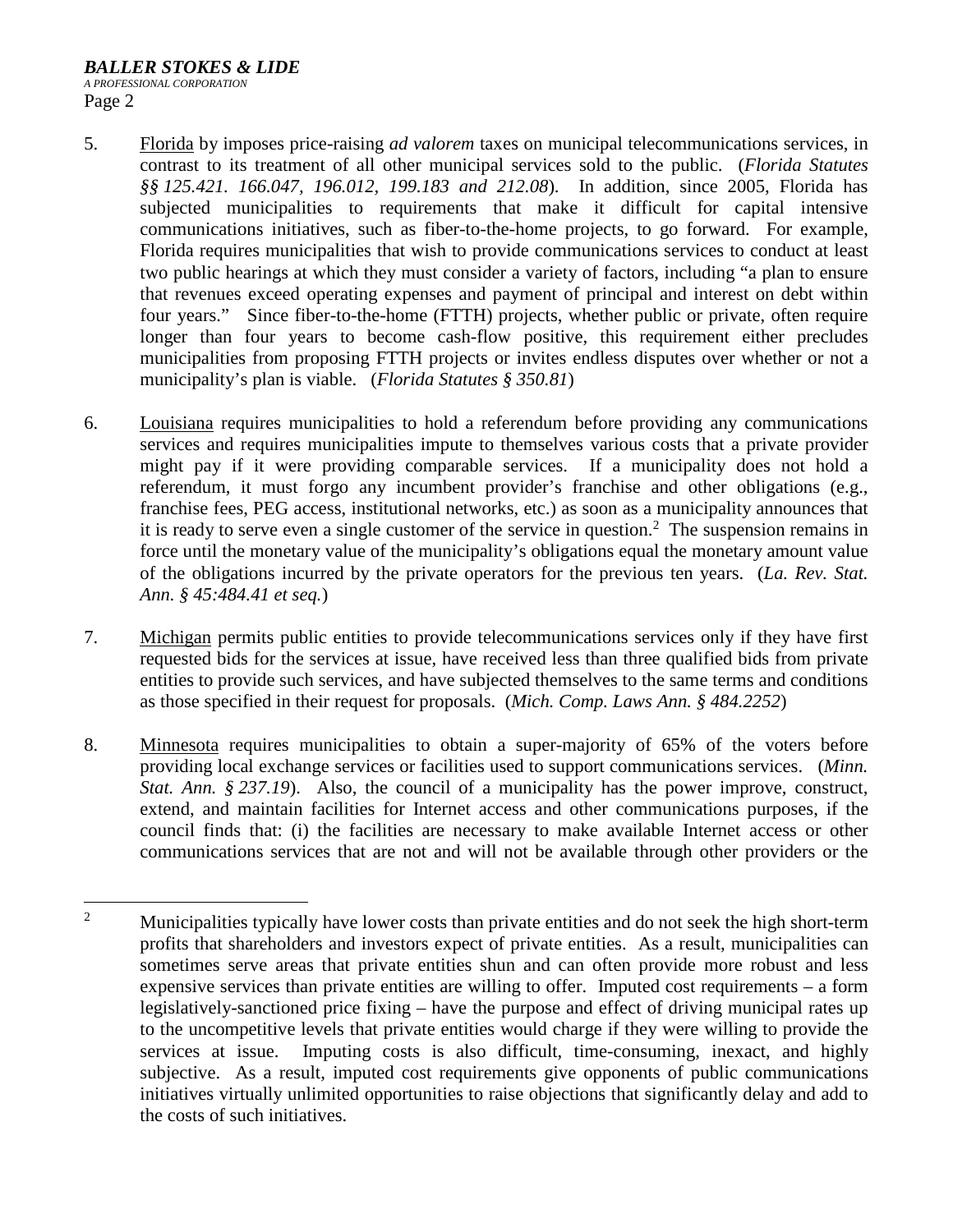private market in the reasonably foreseeable future; and (ii) the service to be provided by the facilities will not compete with service provided by private entities. (*Minn. Stat. Ann. § 429.021*)

- 9. Missouri bars municipalities and municipal electric utilities from selling or leasing telecommunications services to the public or telecommunications facilities to other communications providers, except for services used for internal purposes; services for educational, emergency and health care uses; and "Internet-type" services. (*Mo. Rev. Stat. § 392.410(7)*).
- 10. Montana allows a city or town to act as an internet services provider only if no private internet services provider is available within the city or town's jurisdiction; if the city or town provided services prior to July 1, 2001; or when providing advanced services that are not otherwise available from a private internet services provider within the city or town's jurisdiction. If a private internet services provider elects to provide internet services in a jurisdiction where a city or town is providing internet services, the private internet services provider must inform the city or town in writing at least 30 days in advance of offering internet services. Upon receiving notice, the city or town must notify its subscribers within 30 days, and may choose to discontinue providing internet services within 180 days of the notice. (*Mon. Code Ann. § 2-17-603*)*.*
- 11. Nebraska generally prohibits agencies or political subdivisions of the state, other than public power utilities, from providing wholesale or retail broadband, Internet, telecommunications or cable service. Public power utilities are permanently prohibited from providing such services on a retail basis, and they can sell or lease dark fiber on a wholesale basis only under severely limited conditions. For example, a public power utility cannot sell or lease dark fiber at rates lower than the rates that incumbents are charging in the market in question. (*Neb. Rev. Stat. Ann. § 86-575, § 86-594*)
- 12. Nevada prohibits municipalities with populations of 25,000 or more and counties with populations of 55,000 or more from providing "telecommunications services," defined in a manner similar to federal law. (*Nevada Statutes § 268.086, § 710.147*)
- 13. North Carolina imposes numerous requirements that collectively have the practical effect of prohibiting public communications initiatives. For example, public entities must comply with unspecified legal requirements, impute phantom costs into their rates, conduct a referendum before providing service, forego popular financing mechanisms, refrain from using typical industry pricing mechanisms, and make their commercially sensitive information available to their incumbent competitors. Some, but not, all existing public providers are partially grandfathered. (*NC Statutes Chapter 160A, Article 16A*) On February 16, 2015, the Federal Communications Commissions preempted the key provisions of this law. *In the Matter of City of Wilson, NC, Petition for Preemption of North Carolina General Statute 160A-340 et seq. and The Electric Power Board of Chattanooga, Tennessee Petition for Preemption of a Portion of Tennessee Code Annotated Section 7-52-601*, 30 FCC Rcd. 2408 (F.C.C.), 2015 WL 1120113. In *State of Tennessee v. Federal Communications Commission*, 832 F.3d 597 (6<sup>th</sup> Cir. 2016), the Sixth Circuit overruled the FCC's decision, finding that the FCC lacked authority to preempt such state barriers.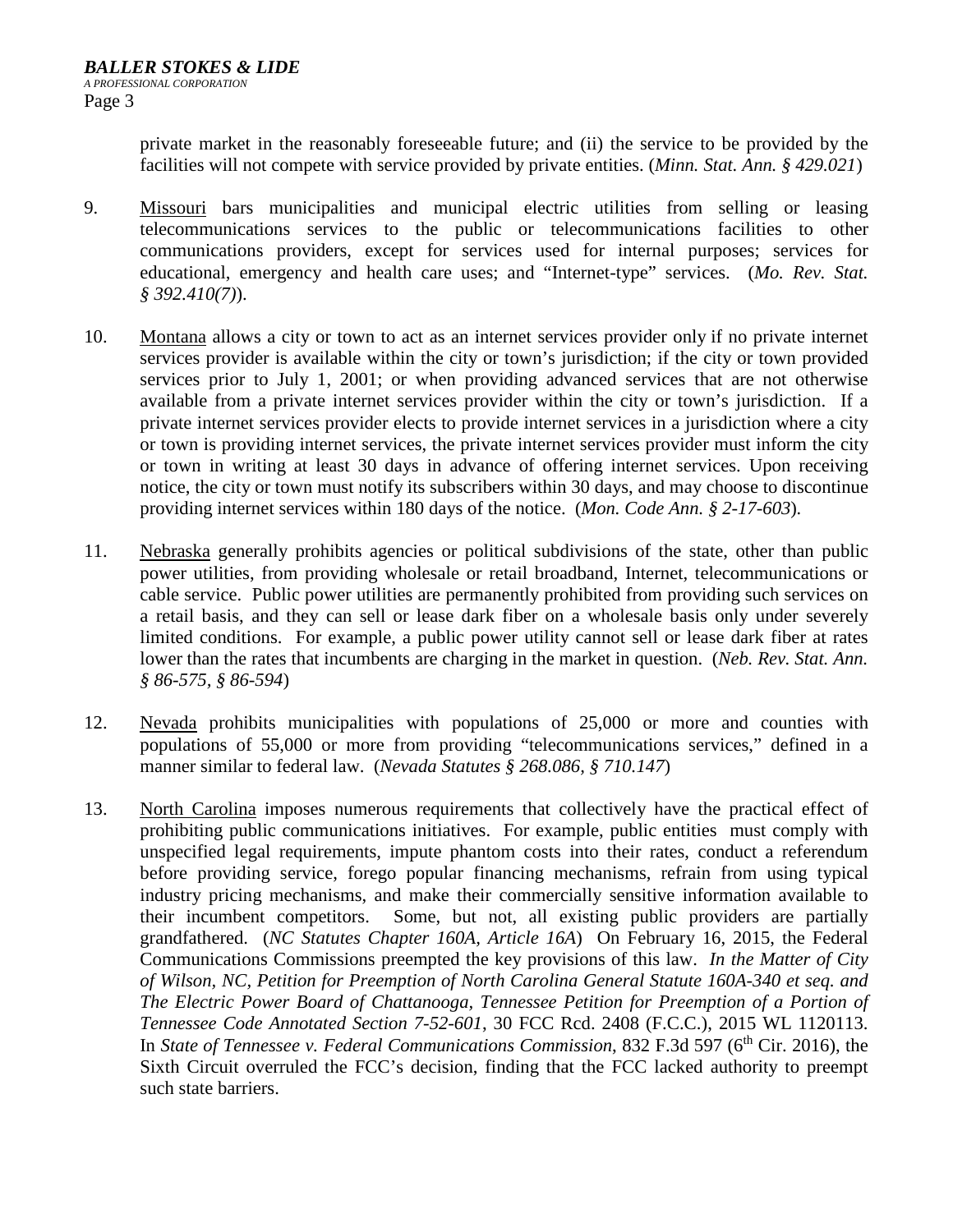## *BALLER STOKES & LIDE A PROFESSIONAL CORPORATION*  Page 4

- 14. Pennsylvania prohibits municipalities from providing broadband services to the public for a fee unless such services are not provided by the local telephone company and the local telephone company refuses to provide such services within 14 months of a request by the political subdivision. In determining whether the local telephone company is providing, or will provide, broadband service in the community, the only relevant consideration is data speed. That is, if the company is willing to provide the data speed that the community seeks, no other factor can be considered, including price, quality of service, coverage, mobility, etc. (*66 Pa. Cons. Stat. Ann. § 3014(h)*)
- 15. South Carolina imposes significant restrictions and burdensome procedural requirements on governmental providers of telecommunications, cable, and broadband services "to the public for hire." Among other things, South Carolina requires governmental providers to comply with all legal requirements that would apply to private service providers, to impute phantom costs into their prices, including funds contributed to stimulus projects, taxes that unspecified private entities would incur, and other unspecified costs. These requirements significantly detract from the feasibility of public projects and are so vaguely worded that they invite endless disagreements and costly, protracted challenges by the incumbents. (*S.C. Code Ann. § 58-9-2600* et seq.)
- 16. Tennessee allows municipalities that operate their own electric utilities to provide cable, twoway video, video programming, Internet access, and other "like" services (not including paging or security services), but only within their electric service areas and only upon complying with various public disclosure, hearing, voting and other requirements that a private provider would not have to meet. (*Tennessee Code Ann. § 7-52-601 et seq.*) Municipalities that do not operate electric utilities can provide services only in "historically unserved areas," and only through joint ventures with the private sector. (*Tennessee Code Ann. § 7-59-316*) On February 16, 2015, the Federal Communications Commissions preempted the key anti-competitive provisions of § 7-52- 601. *In the Matter of City of Wilson, NC, Petition for Preemption of North Carolina General Statute 160A-340 et seq. and The Electric Power Board of Chattanooga, Tennessee Petition for Preemption of a Portion of Tennessee Code Annotated Section 7-52-601*, 30 FCC Rcd. 2408 (F.C.C.), 2015 WL 1120113. In *State of Tennessee v. Federal Communications Commission*, 832 F.3d 597 ( $6<sup>th</sup>$  Cir. 2016), the Sixth Circuit overruled the FCC's decision, finding that the FCC lacked authority to preempt such state barriers.
- 17. Texas prohibits municipalities and municipal electric utilities from offering specified categories of telecommunications services to the public either directly or indirectly through a private telecommunications provider. (*Texas Utilities Code, § 54.201 et seq.*)
- 18. Utah imposes numerous burdensome procedural and accounting requirements on municipalities that wish to provide services directly to retail customers. Most of these requirements are impossible for *any* provider of retail services to meet, whether public or private. Utah exempts municipal providers of wholesale services from some of these requirements, but experience has shown that a forced wholesale-only model is extremely difficult, or in some cases, impossible to make successful. (*Utah Code Ann. § 10-18-201 et seq.*) Legislation enacted in 2013 imposes additional restrictions on the use of municipal bonds. (*Utah Code Ann. § 11-14-103(4)*)
- 19. Virginia allows municipal electric utilities to become certificated municipal local exchange carriers and to offer all communications services that their systems are capable of supporting